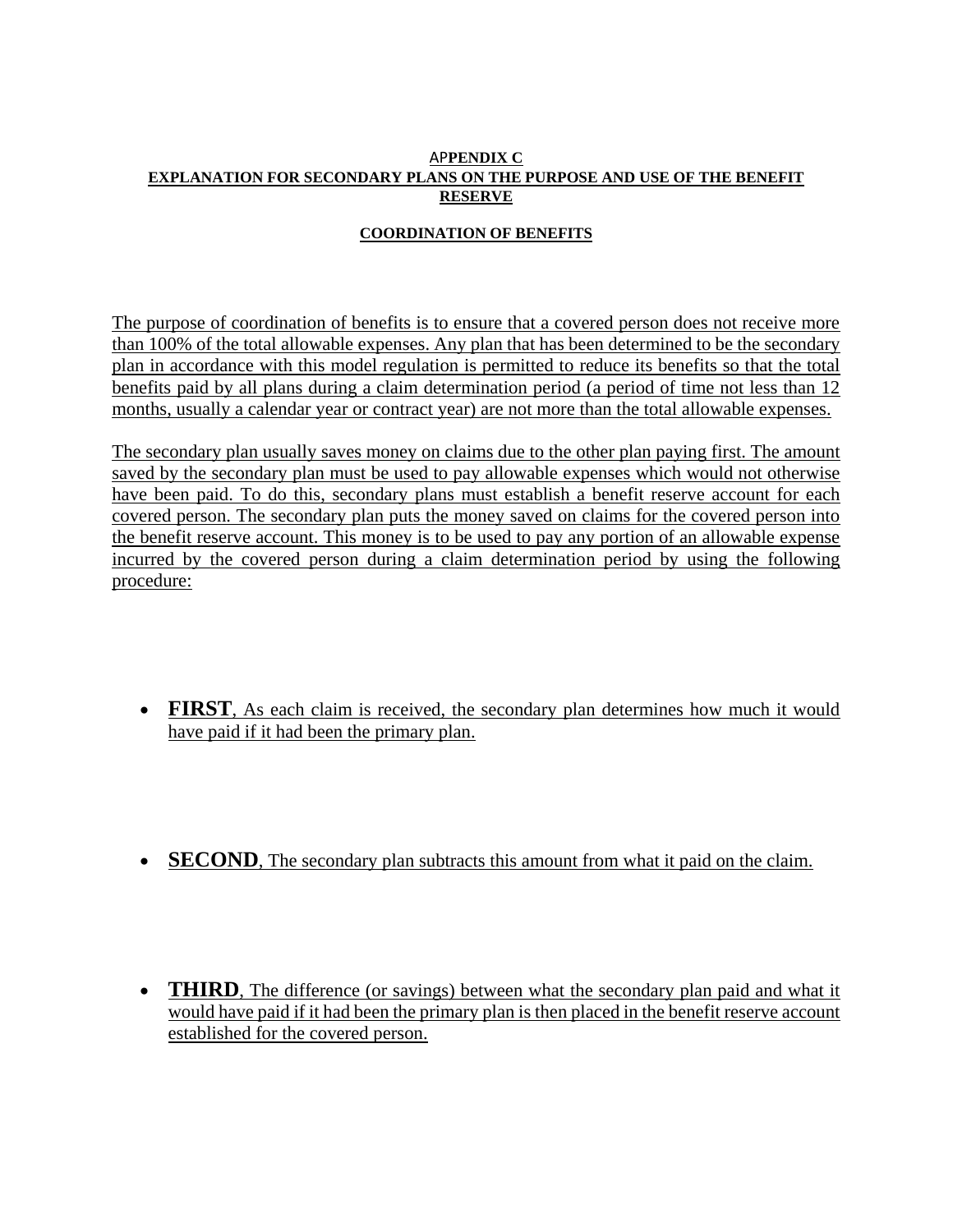• **LASTLY**, As subsequent claims are submitted for the covered person, the secondary plan reviews previous claims and determines its obligation to pay for allowable expenses on those claims and pays on those claims to the extent savings are available in the covered person's benefit reserve account. This includes claims that were previously applied to either plan's deductible, coinsurance or copayment. For example, if the first claim incurred by the covered person was applied to both plans' deductibles and the second claim incurred by a covered person was payable at 100% by both plans, the secondary plan must use the savings realized from the second claim to pay toward the first claim.

The procedure outlined above is illustrated in the various claim examples that follow. For all of the examples, Plan A is the primary plan and Plan B is the secondary plan. Both plans have an 80%/20% coinsurance requirement. For illustrative purposes, Plan A has a \$25 deductible and Plan B has a \$100 deductible. Claims are assumed to have occurred in the same claim determination period and in consecutive order.

## Examples:

| Claim#1                |                 | Claim#2                 |                |
|------------------------|-----------------|-------------------------|----------------|
| Actual Charge = $$100$ |                 | Actual Charge = $$5300$ |                |
| Plan A                 | Plan B          | Plan A                  | Plan B         |
| \$100                  | \$100           | \$5300                  | \$5300         |
| -25 Deductible         | -100 Deductible | 0 Deductible            | 0 Deductible   |
| \$75                   | \$ 0 Payable    | \$5300                  | \$5300         |
| 80%                    |                 | 80%                     | 80%            |
| \$60 Payable           |                 | \$4240 Payable          | \$4240 Payable |

*Plan A must pay \$60. Plan B makes no payment because it would have no liability under the terms of the policy if it had been primary. No money is available from the benefit reserve account.* 

*The deductible on both plans was calculated in Claim #1. Deductibles will not apply from this claim forward. Plan A must pay \$4240. Plan B must pay the difference between the actual charge and the amount paid by Plan A (\$1060). Plan B must now establish a benefit reserve account. This amount, the savings, is calculated by subtracting the amount it paid from the amount it would have paid if primary (\$4240- \$1060=\$3180). Now Plan B must go back to Claim #1 and pay the \$40 balance of that claim out of the benefit reserve account, leaving a balance in that account of \$3140.*